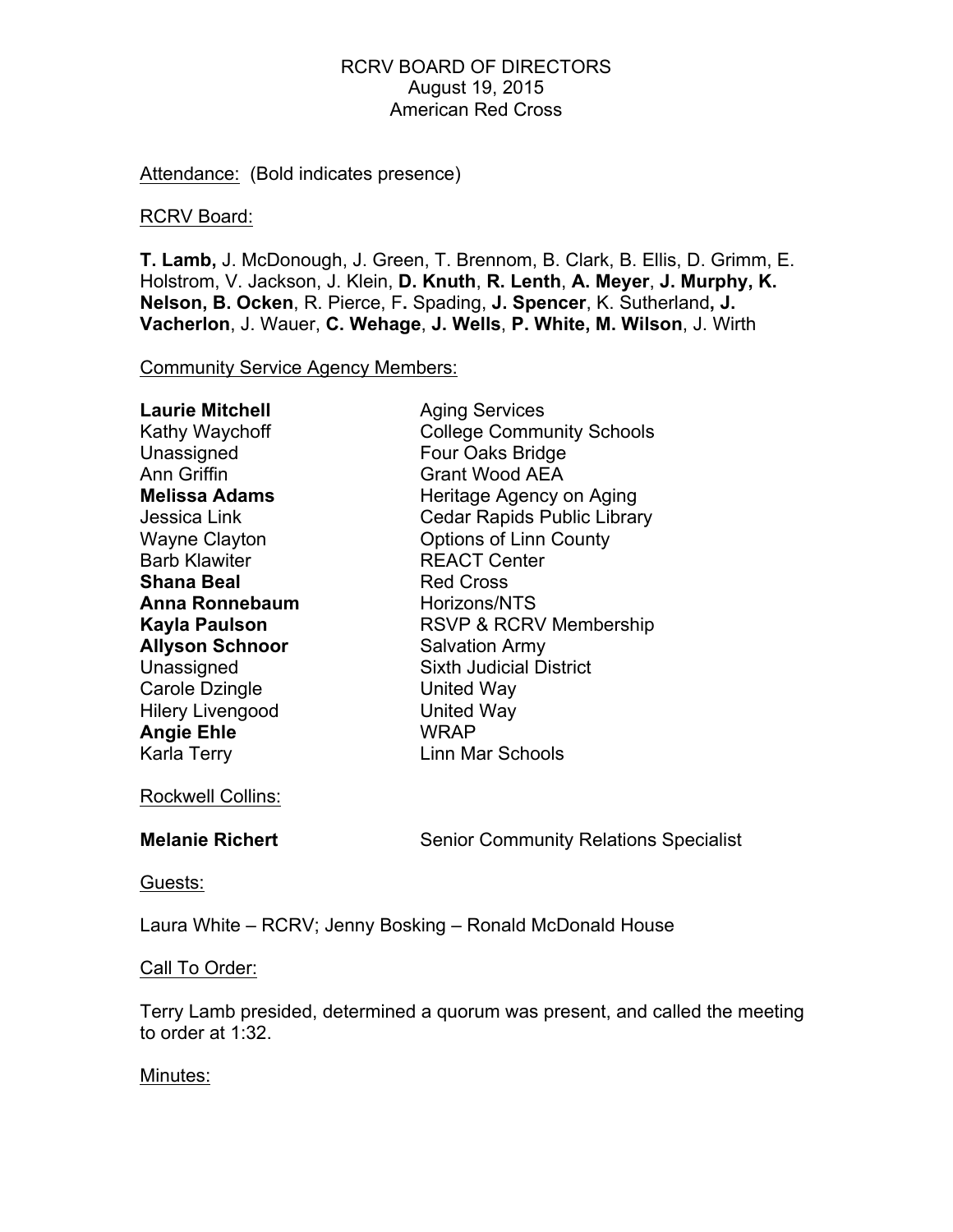The Board, with a motion by Grimm seconded by McDonough, and unanimous approval of the attendees, accepted the minutes of the June meeting, with a change to indicate that Jessica Link was **not** present at that meeting.

Presentation: Jenny Bosking of Ronald McDonald House Charities described the new facility coming together at St. Lukes. They celebrate their  $30<sup>th</sup>$  anniversary in the area. There is a food pantry at Iowa City Hospitals, they support several grants and scholarships, and the recently remodeled St. Lukes facility has a good kitchen and three sleeping rooms for families with members in the hospital.

Old Business: The annual RCRV Charitable Grant Program presented its selections at the meeting. The winners were Miracles in Motion (\$4000), sponsored by Fred Zehr and presented to representatives Jennifer Yi Boyer and Natalie Neppl; Gems of Hope, sponsored by Jack Murphy, received by Norah Hammond and Cindy Sale, \$3000; Bridgehaven Pregnancy Support Center, \$2000, sponsored by Terry Lamb; Horizons, sponsored by David Knuth, \$1750 and His Hands Free Medical Clinic, also \$1750. Details and pictures should be available on RCRV.org in the near future.

New Business: The September 16 meeting will be held at American Red Cross on Rockwell Drive, 1:30.

Dave Knuth moved, and Dick Lenth seconded, a motion to approve new board members – see above for current list.

REACT will shut down on August 14; our meeting room will be available through September. Ginger Arnold at Rockwell Collins now answers our telephone. Officers are meeting with RC to help identify a new meeting place, since the lease for the space in the Munson building will end this fall.

#### Partner Agency Reports:

**Melissa Adams** – Heritage Agency on Aging, will host a Wellness Day at KTOS, November 12, 2015, 1:00. This is Melissa's last meeting as she resigns her seat on the board

**Laurie Mitchell** – Aging Services needs volunteers to help with their golf tournament on September 28.

**Kayla Paulson** – United Way – RSVP. A report on the Pen Pal program and comments on the closure of the REACT center was presented. Some of the services related to REACT may be considered as a way to support local schools and nonprofits. Current volunteer opportunities are the 55+ initiative, CompuPlace provides one-on-one computer help, and ASAC needs outdoor workers for painting and landscape maintenance.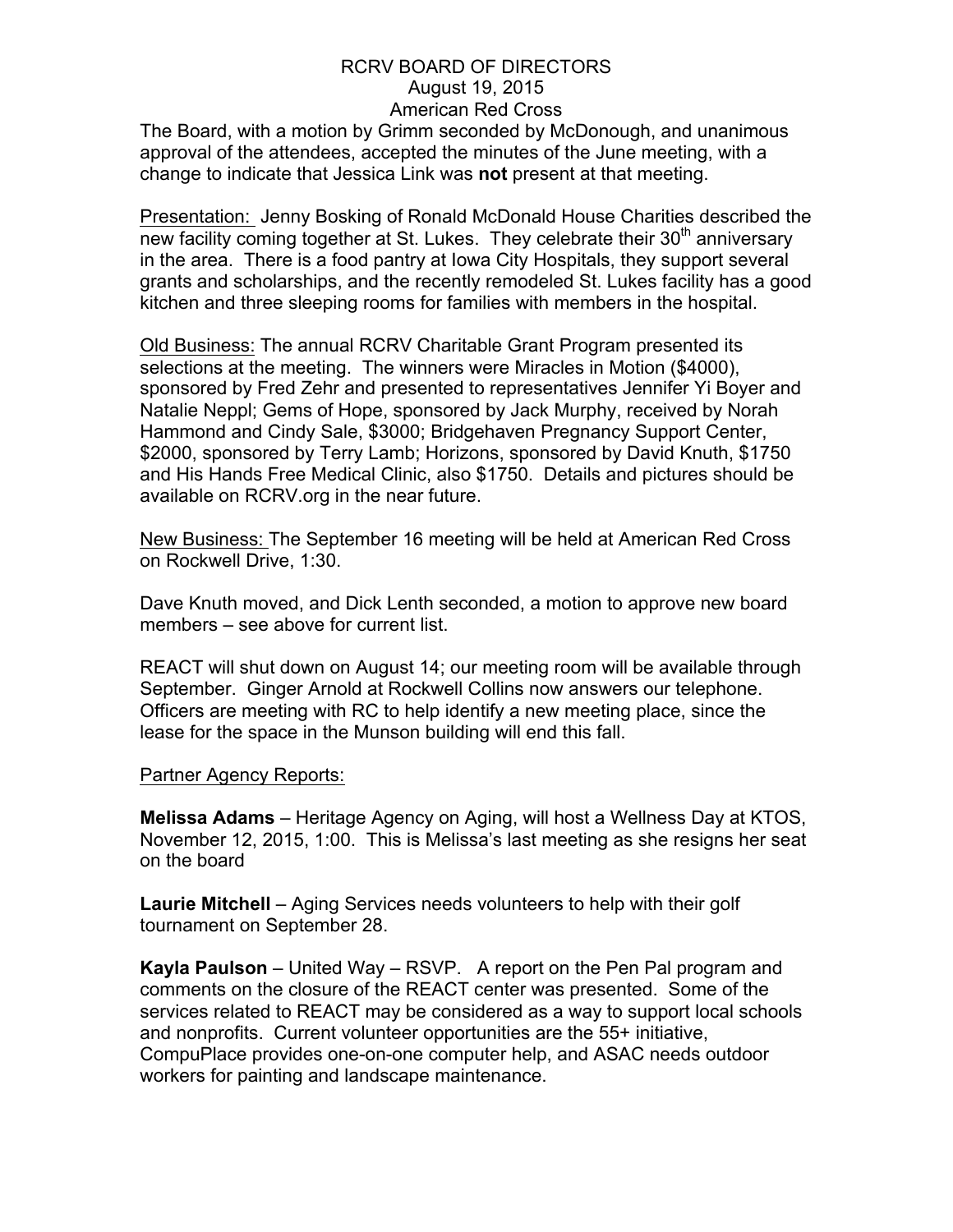## RCRV BOARD OF DIRECTORS August 19, 2015 American Red Cross **Allyson Schnoor** – Salvation Army – reported on plans for Christmas

**Angie Ehle** – WRAP is going good, growing.

**Melanie Richert** – Rockwell Collins – her organization, Community Relations, has moved to building 193, and has a new parent department: Human Resources.

# **John McDonough** - Community Projects:

• Brion Wiscons, Terry Lamb and myself visited Horizons at 819 5th St SE this PM. Their facility is nice and we could readily utilize it. They will also furnish Coffee! In the meantime, Terry had received an email from Kirkwood located on Blairs Ferry Rd in Hiawatha. They have given us the OK for us to hold our weekly meetings in their facility. I vote for Kirkwood over the Horizons even though Horizons is a nice place to meet. Other places considered:

1.Options of Linn County--Not sure space is available each Thursday from 9 - 11. 2.Red Cross Facility--A contract from the National Office is being mailed to Terry. 3.Hy Vee Conf Room--Each Hy Vee has a space available, but they will not dedicate it to us each week as they use it for training and training takes priority. 4.Hills Bank in NE Cedar Rapids--We can meet there periodically, but not maybe not weekly.

5.Lowes Park Pavilion in Marion--Have not heard back from Melanie Richert. She was going to check on it for us.

6.Marion and Cedar Rapids Library--Problem with room availability each week. Can reserve at CR Library in 3 month increments.

7.Meth-Wick and Keystone--Kayla is checking out these facilities.

8.Collin Credit Union--Terry indicated he would check out the Collins CU.

9.Grant Wood AEA--Ann Griffin indicated that this facility would be available.

• Rockwell Collins Insurance Program: I heard from Adele Lerma. She indicated she would review and get back to me shortly. She will in attendance again this year. I received a message from Marcy Dent. She she would review and get back to me shortly. I have not heard from Violette Nivera yet.

•I do need the info shortly so I can get the copies printed up for the presentation. St Lukes is again printing the handouts for us. We will get 2,000 copies again this year.

•St Lukes SHIIP ProgramSt Lukes has been a sponsor for the SHIIP Program for the past 25 years. They had a very good party for the SHIIP team as well as the SHIIP office in Des Moines and the Meth-Wick program. The party was held at the Czech Museum in Cedar Rapids. Very Good Party!! Good work Angela and the St Lukes planning team. Thank you Ted for you inspiring comments.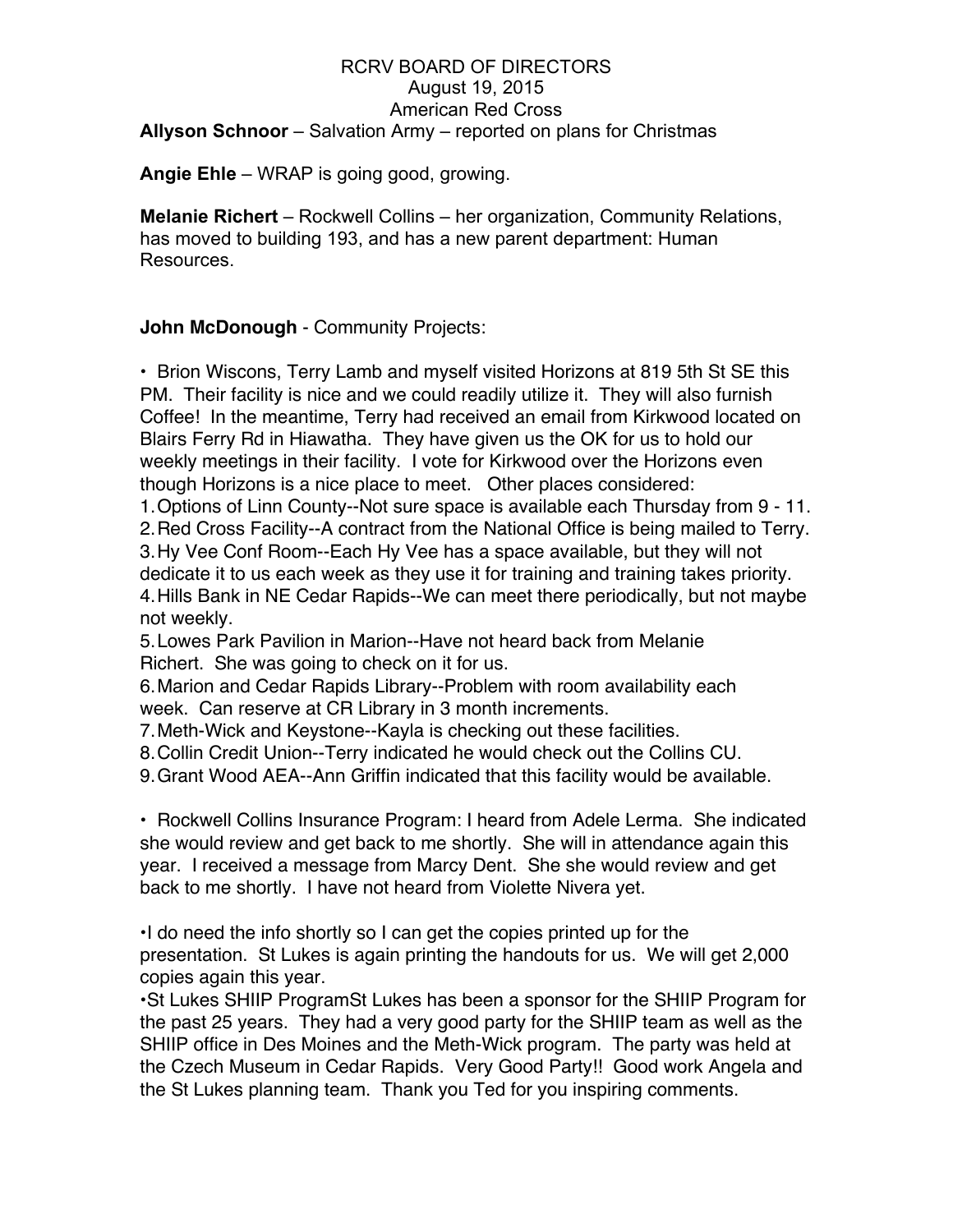•Meeting place

We have TWO more weeks to meet at the Munson Electric Building. I will let folks know where to meet after the Munson Electric Building is closed to us.

•RCRV.org is a new website. Bob Ocken has done an excellent job with this effort.

• Post cards have been sent out to our retirees in the area notifying them that they need to register for the upcoming seminars. I sent Keith a copy of the info so he can include in this months newsletter.

- Right now, we are 50 50 with phone and online registration
- Phil White is teaching classes at the Indian Creek Nature Center.

• Abilities in Motion will be held at KTOS next month in between our insurance seminars. We will have a table next to Options. Ann Griffin will provide toys again this year.

If you can dream it, we can do it.

**Jim Klein** - Data Base (via email):

- Provided Kayla with a list of recent database changes.
- Updated database for addresses changes supplied by Don Grimm
- RCRV Office Computer I am trying to restore it so it can be used for the database. See details below.
- RCRV Office Computer currently does not have Access installed (it did in the past). Can RCI provide this? The React Center took care of this in the past.

Details for minutes concerning the RCRV Office Computer

- Since the RCRV office is closing I took the RCRV office computer home so it would not get lost in the transition to a new location. It seems that the database committee is currently the only user of this computer.
- Upon setting up the computer to check it out I discovered that this is not the computer I was using or if it is it had been reset to the Rockwell Collins drive image. It required a RCI domain login.
- I reset the passwords so I could login. The hard drive did not have the database files or a working copy of Access.
- I have a backup of the data at home so the data was not lost. Jim Spencer also stores a backup copy on his computer so we have two copies of the data in addition to one on the RCRV office computer.